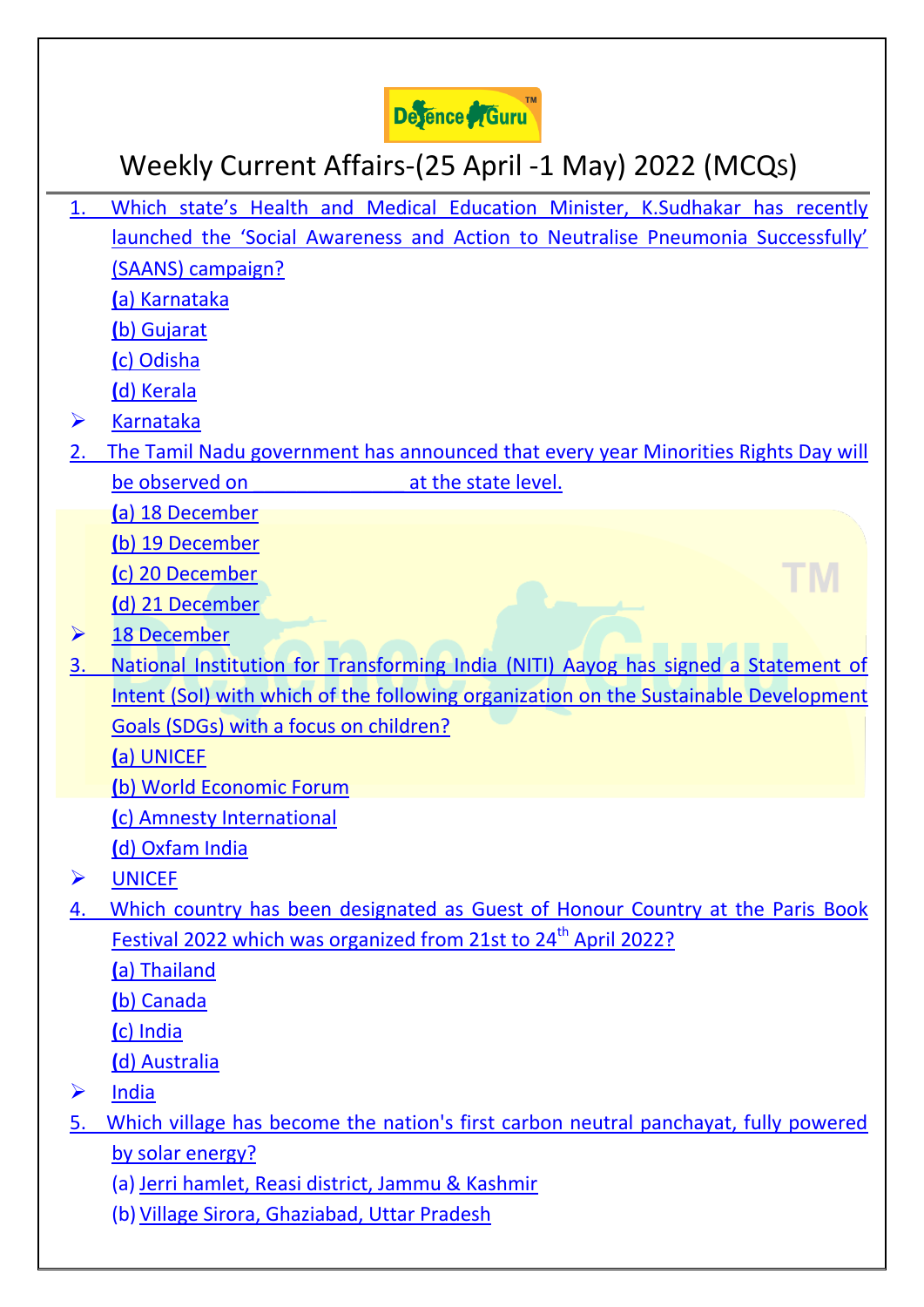**(**[c\) Kachai Village, Ukhrul district, Manipur](http://www.defenceguru.co.in/) **(**[d\) Palli village, Samba district, Jammu](http://www.defenceguru.co.in/) [Palli village, Samba district, Jammu](http://www.defenceguru.co.in/) [6. Which of the following city has got India's first completely digital bus with a unique](http://www.defenceguru.co.in/)  ['Tap-in Tap-out' feature?](http://www.defenceguru.co.in/) **(**[a\) New Delhi](http://www.defenceguru.co.in/) **(**[b\) Mumbai](http://www.defenceguru.co.in/) **(**[c\) Hyderabad](http://www.defenceguru.co.in/) **(**[d\) Bengaluru](http://www.defenceguru.co.in/) [Mumbai](http://www.defenceguru.co.in/) [7. Agricultural and Processed Food Products Export Development Authority \(APEDA\) in](http://www.defenceguru.co.in/)  [alliance with the India Trade Promotion Organization](http://www.defenceguru.co.in/) (ITPO) has organized Asia's [biggest international food and hospitality fair AAHAR 2022 in \\_\\_\\_\\_\\_\\_\\_\\_\\_\\_\\_\\_\\_\\_\\_.](http://www.defenceguru.co.in/) **(**[a\) Mumbai](http://www.defenceguru.co.in/) **(**[b\) Pune](http://www.defenceguru.co.in/) **(**[c\) New Delhi](http://www.defenceguru.co.in/)  **(**[d\) Bengaluru](http://www.defenceguru.co.in/) TМ  $\triangleright$  [New Delhi](http://www.defenceguru.co.in/) [8. Which district has become country's first district with library in every village?](http://www.defenceguru.co.in/) **(**[a\) Reasi district, Jammu & Kashmir](http://www.defenceguru.co.in/) **(**[b\) Jamtara district, Jharkhand](http://www.defenceguru.co.in/) **(**[c\) Ukhrul district, Manipur](http://www.defenceguru.co.in/) **(**[d\) Ernakulam district, Kerala](http://www.defenceguru.co.in/)  $\triangleright$  [Jamtara district, Jharkhand](http://www.defenceguru.co.in/) [9. Government of India & Ministry of AYUSH has organized the first Global Ayush](http://www.defenceguru.co.in/) Investment and Innovation Summit (GAIIS) 2022 in **(**[a\) Ahmedabad, Gujarat](http://www.defenceguru.co.in/) **(**[b\) Bhavnagar, Gujarat](http://www.defenceguru.co.in/) **(**[c\) Anand, Gujarat](http://www.defenceguru.co.in/) **(**[d\) Gandhinagar, Gujarat](http://www.defenceguru.co.in/) [Gandhinagar, Gujarat](http://www.defenceguru.co.in/) 10. [India's first 'Amrit Sarovar' has been established at Rampur's Gram Panchayat Patwai](http://www.defenceguru.co.in/)  [in which state?](http://www.defenceguru.co.in/) **(**[a\) Tamil Nadu](http://www.defenceguru.co.in/) **(**[b\) Uttar Pradesh](http://www.defenceguru.co.in/) **(**[c\) Assam](http://www.defenceguru.co.in/) **(**[d\) Jharkhand](http://www.defenceguru.co.in/) [Uttar Pradesh](http://www.defenceguru.co.in/) [11. Which city has become the first city in India to have vacuum-based sewers?](http://www.defenceguru.co.in/)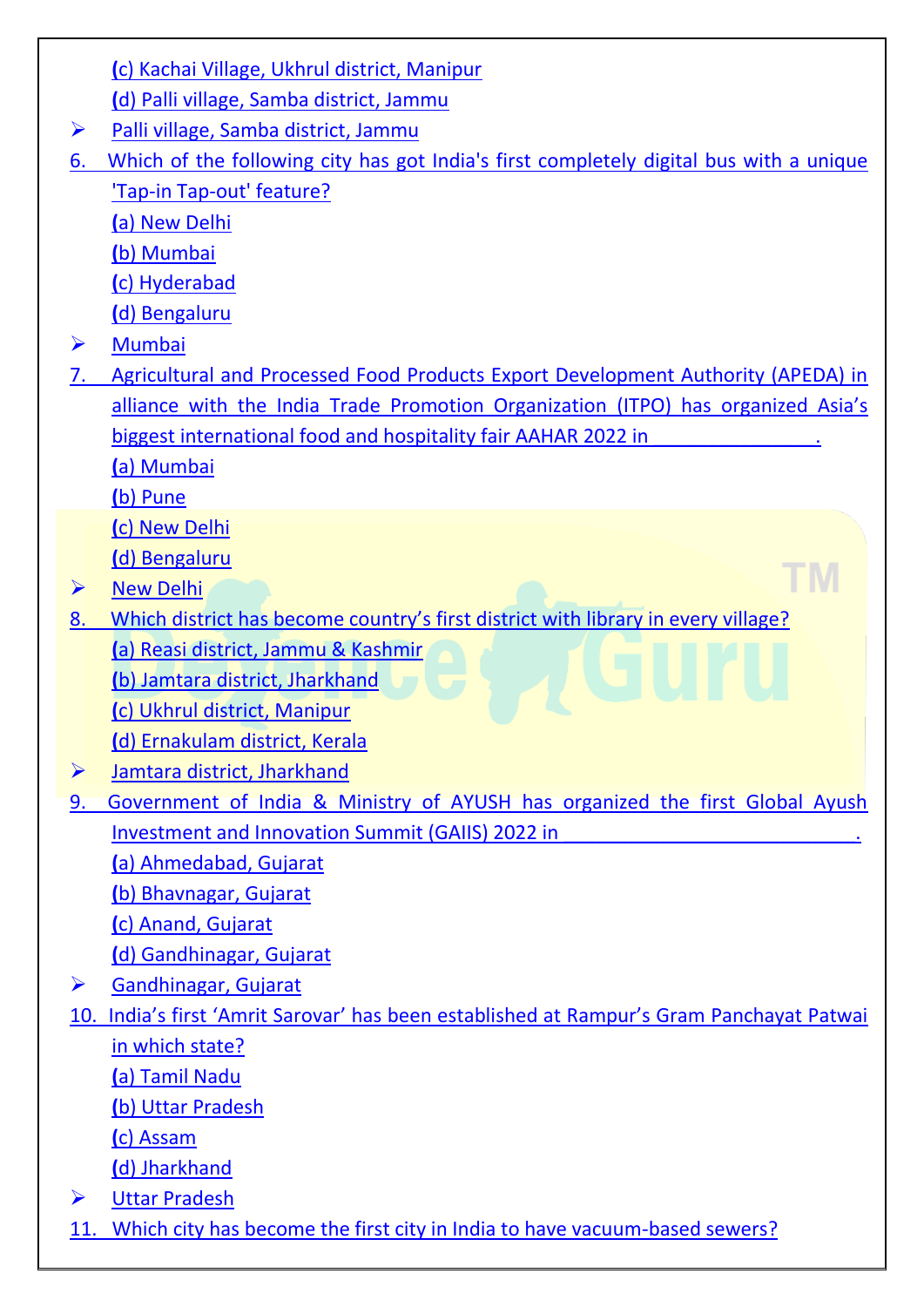**(**[a\) Dhanbad](http://www.defenceguru.co.in/) 

**(**[b\) Kanpur](http://www.defenceguru.co.in/) 

**(**[c\) Ghaziabad](http://www.defenceguru.co.in/) 

**(**[d\) Agra](http://www.defenceguru.co.in/)

 $\triangleright$  [Agra](http://www.defenceguru.co.in/)

[12. Which district has become the first district in India to cover 100% of households](http://www.defenceguru.co.in/)  [under Ayushman Bharat Pradhan Mantri Jan ArogyaYojana \(ABPMJAY\)-](http://www.defenceguru.co.in/) SEHAT [scheme?](http://www.defenceguru.co.in/)

**(**[a\) Reasi district, Jammu & Kashmir](http://www.defenceguru.co.in/)

**(**[b\) Jamtara district, Jharkhand](http://www.defenceguru.co.in/)

**(**[c\) Ukhrul district, Manipur](http://www.defenceguru.co.in/)

**(**[d\) Samba district, Jammu](http://www.defenceguru.co.in/)

- $\triangleright$  [Samba district, Jammu](http://www.defenceguru.co.in/)
- [13. Cabinet Committee on Economic Affairs \(CCEA\) has approved the construction of the](http://www.defenceguru.co.in/)  [540-Megawatt Kwar Hydro Electric project located on which river?](http://www.defenceguru.co.in/)

ГM

**(**[a\) Chenab](http://www.defenceguru.co.in/)

**(**[b\) Sutlej](http://www.defenceguru.co.in/)

**(**[c\) Ganga](http://www.defenceguru.co.in/)

**(**[d\) Tapti](http://www.defenceguru.co.in/)

- $\triangleright$  [Chenab](http://www.defenceguru.co.in/)
- [14. Which state has become the first state in India to develop a website-based Migration](http://www.defenceguru.co.in/)  [Tracking System \(MTS\) application to track the movement of migrant workers](http://www.defenceguru.co.in/)  [through individual unique identity numbers?](http://www.defenceguru.co.in/)

**(**[a\) Gujarat](http://www.defenceguru.co.in/)

**(**[b\) Uttar Pradesh](http://www.defenceguru.co.in/) 

**(**[c\) Himachal Pradesh](http://www.defenceguru.co.in/)

**(**[d\) Maharashtra](http://www.defenceguru.co.in/)

[Maharashtra](http://www.defenceguru.co.in/)

- [15. Google has signed a memorandum of understanding \(MoU\) with which state](http://www.defenceguru.co.in/)  [government to provide benefits of digital economy to the youth and women](http://www.defenceguru.co.in/)  [entrepreneurs?](http://www.defenceguru.co.in/)
	- **(**[a\) Telangana](http://www.defenceguru.co.in/)

**(**[b\) Assam](http://www.defenceguru.co.in/)

**(**[c\) Bihar](http://www.defenceguru.co.in/)

**(**[d\) Kerala](http://www.defenceguru.co.in/)

 $\triangleright$  [Telangana](http://www.defenceguru.co.in/)

[16. Which airline has become the first airline in the country to land aircraft using the](http://www.defenceguru.co.in/)  [indigenous navigation system GPS-aided geo augmented navigation \(GAGAN\)?](http://www.defenceguru.co.in/) **(**[a\) Air India](http://www.defenceguru.co.in/)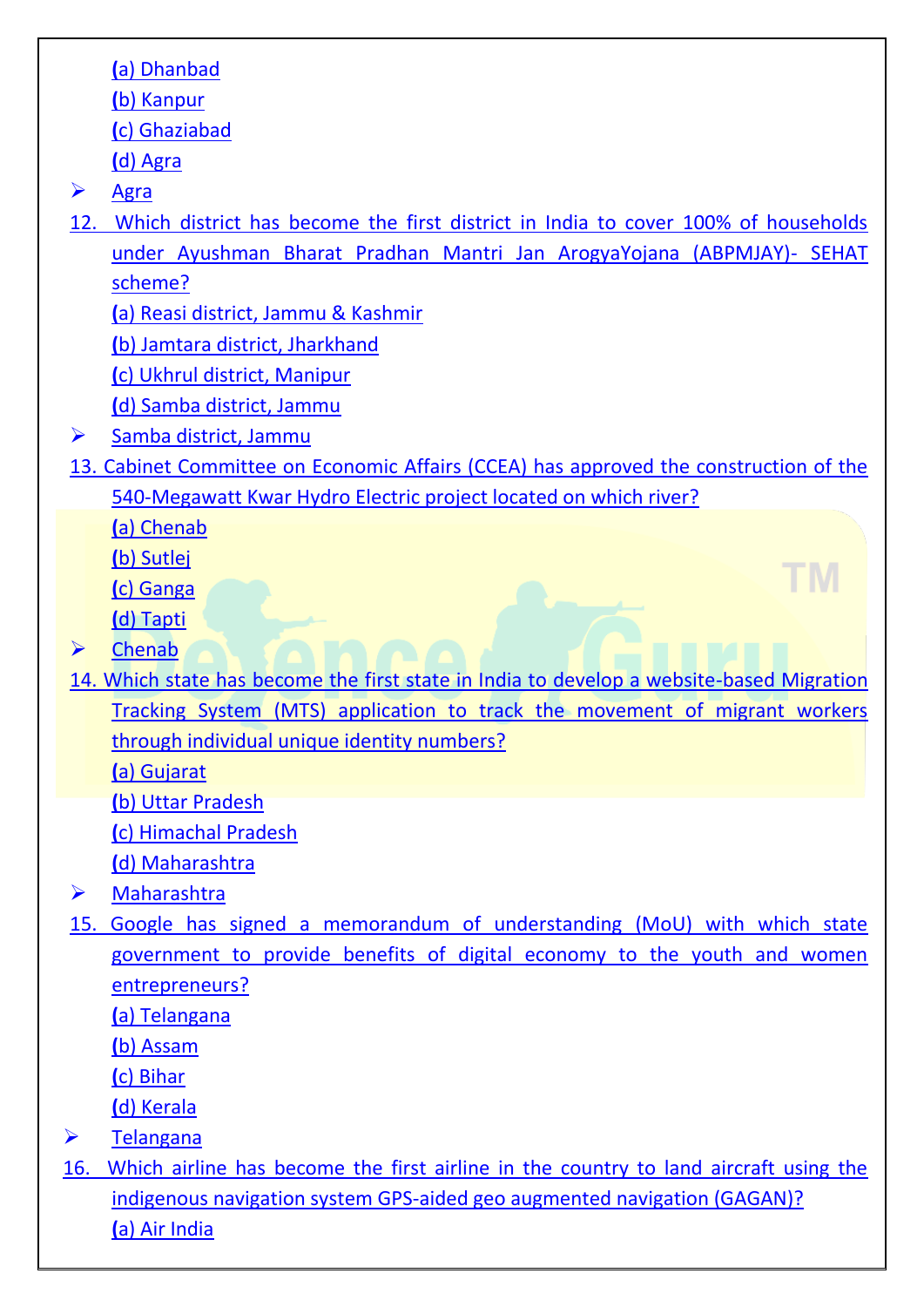**(**[b\) IndiGo](http://www.defenceguru.co.in/)

**(**[c\) Go First](http://www.defenceguru.co.in/)

**(**[d\) SpiceJet](http://www.defenceguru.co.in/)

 $\triangleright$  [IndiGo](http://www.defenceguru.co.in/)

17. Prasar [Bharati has signed an MoU with which country's Public Broadcaster 'RTA' for](http://www.defenceguru.co.in/)  [collaboration in the field of broadcasting?](http://www.defenceguru.co.in/)

**(**[a\) Brazil](http://www.defenceguru.co.in/)

**(**[b\) Belgium](http://www.defenceguru.co.in/)

**(**[c\) Mexico](http://www.defenceguru.co.in/)

**(**[d\) Argentina](http://www.defenceguru.co.in/)

- $\triangleright$  [Argentina](http://www.defenceguru.co.in/)
- 18. [Which country's Guadalajara City was named World Book Capital for the](http://www.defenceguru.co.in/) year 2022 by [UNESCO?](http://www.defenceguru.co.in/)

**(**[a\) Guatemala](http://www.defenceguru.co.in/)

**(**[b\) El Salvador](http://www.defenceguru.co.in/)

**(**[c\) Spain](http://www.defenceguru.co.in/)

**(**[d\) Mexico](http://www.defenceguru.co.in/)

[Mexico](http://www.defenceguru.co.in/)

[19. NPCI International Payments Ltd \(NIPL\) has announced that BHIM UPI \(Bharat](http://www.defenceguru.co.in/)  [Interface for Money-Unified Payments Interface\) has gone operational at NEOPAY](http://www.defenceguru.co.in/)  terminals. NEOPAY [is the payment subsidiary of which country's bank?](http://www.defenceguru.co.in/)

**(**[a\) Saudi Arabia](http://www.defenceguru.co.in/)

**(**[b\) UAE](http://www.defenceguru.co.in/)

**(**[c\) Bangladesh](http://www.defenceguru.co.in/)

**(**[d\) Singapore](http://www.defenceguru.co.in/)

[UAE](http://www.defenceguru.co.in/)

- [20. Which country will host 21st World Congress of Accountants \(WCOA\) 2022?](http://www.defenceguru.co.in/)
	- **(**[a\) Brazil](http://www.defenceguru.co.in/)

**(**[b\) Russia](http://www.defenceguru.co.in/)

**(**[c\) India](http://www.defenceguru.co.in/)

**(**[d\) China](http://www.defenceguru.co.in/)

 $\triangleright$  [India](http://www.defenceguru.co.in/)

[21. With which country, Kerala government has signed a Memorandum of Understanding](http://www.defenceguru.co.in/)  [\(MoU\) for the 'Cosmos Malabaricus Project', which aims to illustrate the historical](http://www.defenceguru.co.in/)  [significance of Kerala using the 18th century documents?](http://www.defenceguru.co.in/)

**(**[a\) Australia](http://www.defenceguru.co.in/)

**(**[b\) United States](http://www.defenceguru.co.in/)

- **(**[c\) Canada](http://www.defenceguru.co.in/)
- **(**[d\) Netherlands](http://www.defenceguru.co.in/)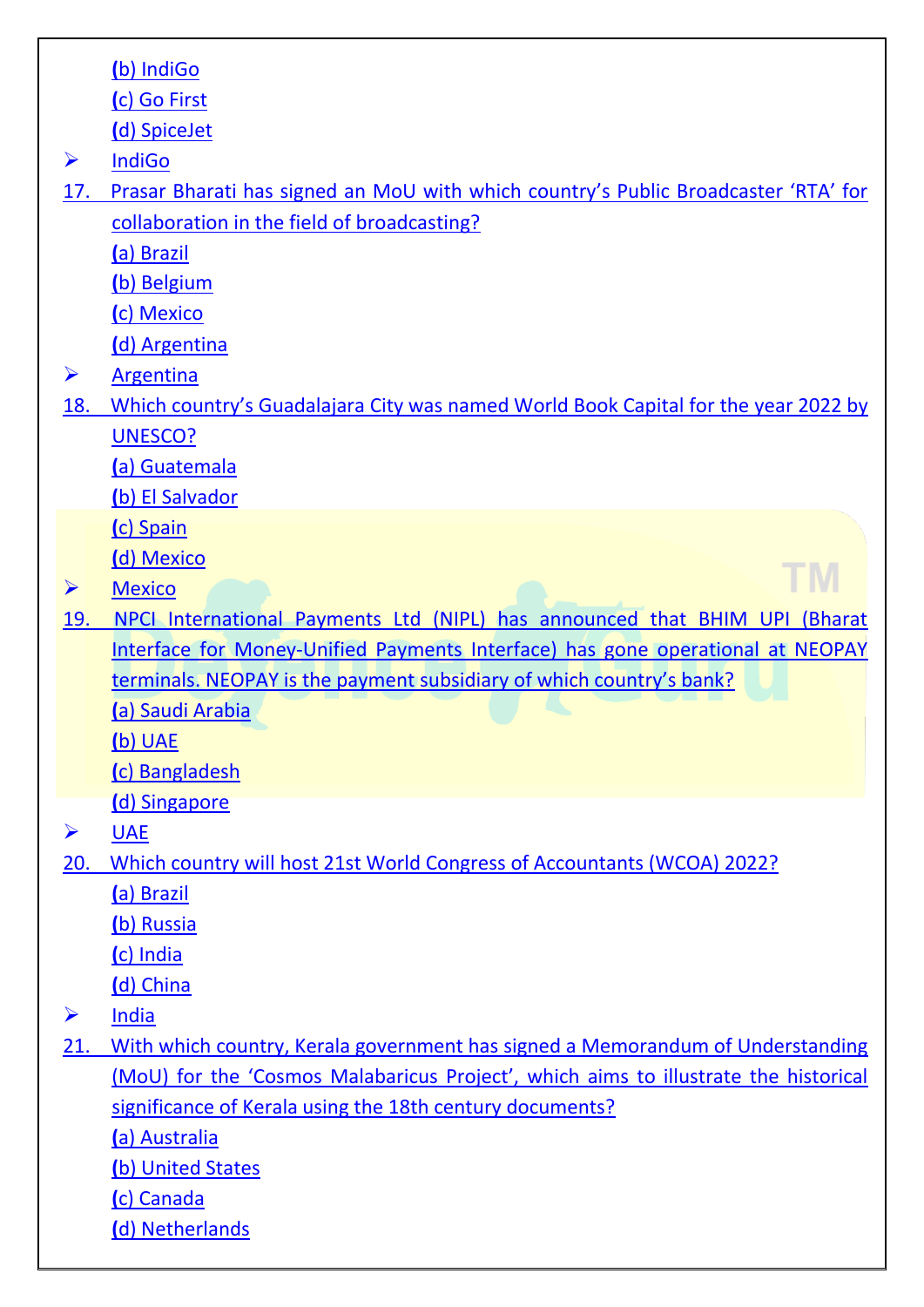| ➤                     | <b>Netherlands</b>                                                               |
|-----------------------|----------------------------------------------------------------------------------|
| 22.                   | Which organization has approved a USD 47 million financial support to the        |
|                       | Government of India for the Mission Karmayogi, a national program to build civil |
|                       | service capacity?                                                                |
|                       | (a) International Monetary fund                                                  |
|                       | (b) Asian Development Bank<br>(c) World bank                                     |
|                       | (d) Asian Infrastructure Investment Bank                                         |
| ➤                     | <b>World bank</b>                                                                |
| 23.                   | Who has been appointed as the Vice-Chairman of NITI Aayog?                       |
|                       | (a) Amitabh Kant                                                                 |
|                       | (b) Kamlesh Nilkanth Vyas                                                        |
|                       | (c) Arvind Panagariya                                                            |
|                       | (d) Suman Bery                                                                   |
| ➤                     | <b>Suman Bery</b>                                                                |
| 24.                   | Who has been elected as the chairperson of the Haj Committee of India?           |
|                       | (a) Shaikh Jina Nabi                                                             |
|                       | (b) AP Abdullahkutty                                                             |
|                       | (c) C Muhammed Faizi                                                             |
|                       | (d) Mafuja Khatun                                                                |
| $\blacktriangleright$ | <b>AP Abdullahkutty</b>                                                          |
| <u>25.</u>            | Who has been appointed as chairperson of National Association of Software and    |
|                       | <b>Services Companies (Nasscom)?</b>                                             |
|                       | (a) Navrang Saini                                                                |
|                       | (b) Anant Maheshwari                                                             |
|                       | (c) Rekha M Menon                                                                |
|                       | (d) Krishnan Ramanujam                                                           |
| ➤                     | <b>Krishnan Ramanujam</b>                                                        |
| <u>26.</u>            | Who has been appointed as the Chairperson of the National Commission for         |
|                       | <b>Scheduled Castes (NCSC)?</b>                                                  |
|                       | (a) Atul Kumar Goel                                                              |
|                       | (b) Navrang Saini                                                                |
|                       | (c) Arun Kumar Mishra                                                            |
|                       | (d) Vijay Sampla                                                                 |
| ➤                     | <b>Vijay Sampla</b>                                                              |
| 27.                   | Elon Musk has acquired Twitter for \$<br>billion.                                |
|                       | (a) \$40 Billion                                                                 |
|                       | (b) \$42 Billion                                                                 |
|                       | (c) \$44 Billion                                                                 |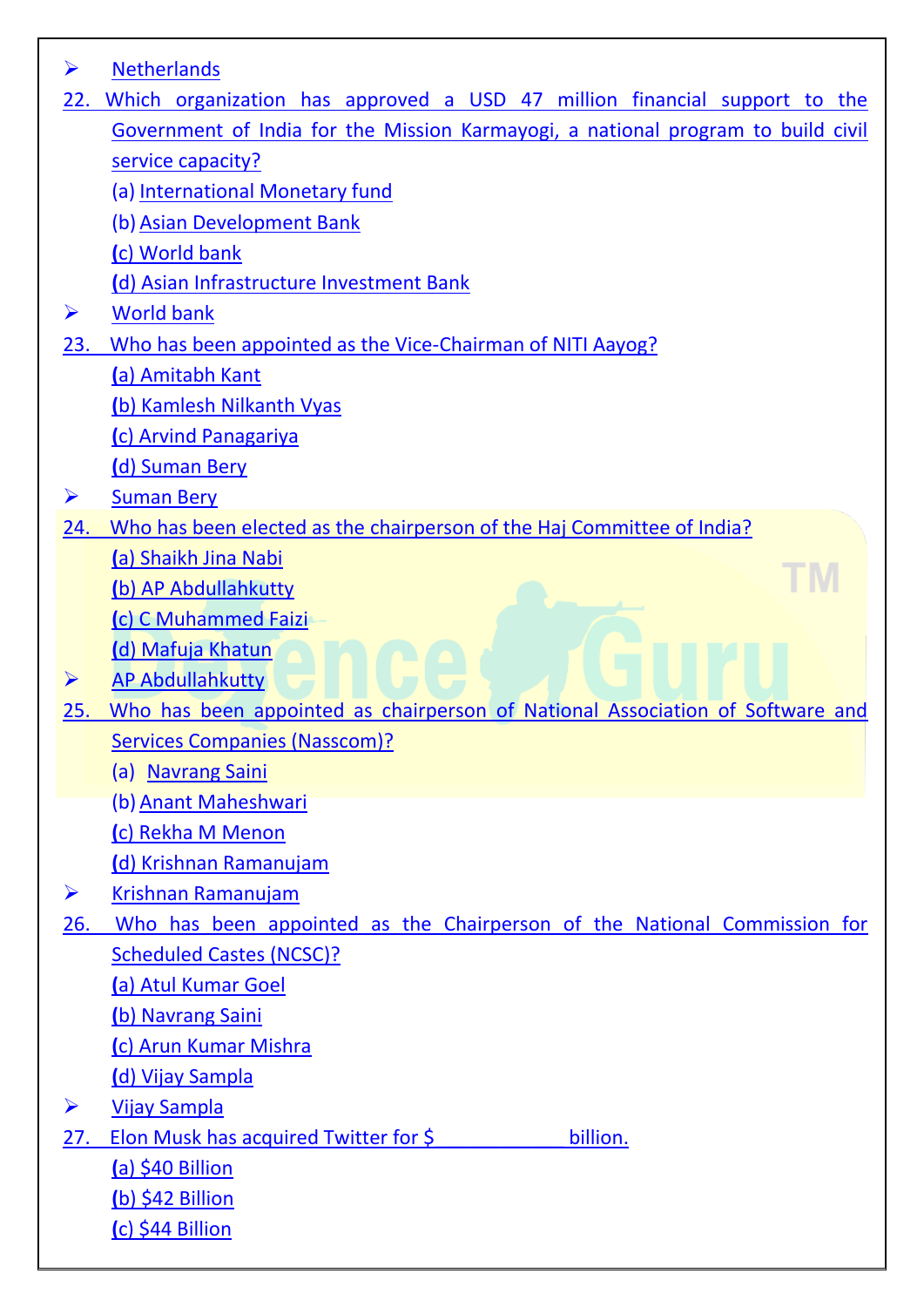**(**[d\) \\$46 Billion](http://www.defenceguru.co.in/)

- $\triangleright$  [\\$44 Billion](http://www.defenceguru.co.in/)
- 28. Flipkart [has signed a memorandum of understanding with which state government to](http://www.defenceguru.co.in/)  [train and support local artisans, weavers and handicraft makers?](http://www.defenceguru.co.in/)
	- **(**[a\) Maharashtra](http://www.defenceguru.co.in/)
	- **(**[b\) West Bengal](http://www.defenceguru.co.in/)
	- **(**[c\) Gujarat](http://www.defenceguru.co.in/)
	- **(**[d\) Madhya Pradesh](http://www.defenceguru.co.in/)
- **▶ [West Bengal](http://www.defenceguru.co.in/)**
- 29. Which bank has launched " World Gold", [a new feature on its mobile banking platform](http://www.defenceguru.co.in/) 
	- [for seniors and the elderly?](http://www.defenceguru.co.in/)
	- **(**[a\) Bank of India](http://www.defenceguru.co.in/)
	- **(**[b\) State Bank of India](http://www.defenceguru.co.in/)
	- **(**[c\) Bank of Baroda](http://www.defenceguru.co.in/)
	- **(**[d\) Canara Bank](http://www.defenceguru.co.in/)
- $\triangleright$  [Bank of Baroda](http://www.defenceguru.co.in/)
- [30. United Nations Environment Programme \(UNEP\) has named who among the following](http://www.defenceguru.co.in/) 
	- [as the recipient of the Champions of the Earth Award 2021 under the Lifetime](http://www.defenceguru.co.in/) 
		- [Achievement category?](http://www.defenceguru.co.in/)
		- **(**[a\) Volodymyr Zelenskyy](http://www.defenceguru.co.in/)
		- **(**[b\) Gladys Kalema-Zikusoka](http://www.defenceguru.co.in/)
		- **(**[c\) David Attenborough](http://www.defenceguru.co.in/)
		- **(**[d\) Mia Mottley](http://www.defenceguru.co.in/)
- **[David Attenborough](http://www.defenceguru.co.in/)**
- 31. [Which of the following country's president has](http://www.defenceguru.co.in/) recently received John F. Kennedy [Profile in Courage Award 2022?](http://www.defenceguru.co.in/)
	- **(**[a\) Hungary](http://www.defenceguru.co.in/)
	- **(**[b\) Slovakia](http://www.defenceguru.co.in/)
	- **(**[c\) Poland](http://www.defenceguru.co.in/)
	- **(**[d\) Ukraine](http://www.defenceguru.co.in/)
- $\triangleright$  [Ukraine](http://www.defenceguru.co.in/)
- [32. Which company has been conferred the Public Relations Awards 2022 by the Public](http://www.defenceguru.co.in/)  [Relations Society of India \(PRSI\)?](http://www.defenceguru.co.in/)
	- (a) [National Aluminium Company Limited \(NALCO\)](http://www.defenceguru.co.in/)
	- (b) NTPC Limited
	- **(**[c\) Steel Authority of India Limited \(SAIL\)](http://www.defenceguru.co.in/)
	- **(**[d\) National Mineral Development Corporation \(NMDC\)](http://www.defenceguru.co.in/)
- [National Mineral Development Corporation \(NMDC\)](http://www.defenceguru.co.in/)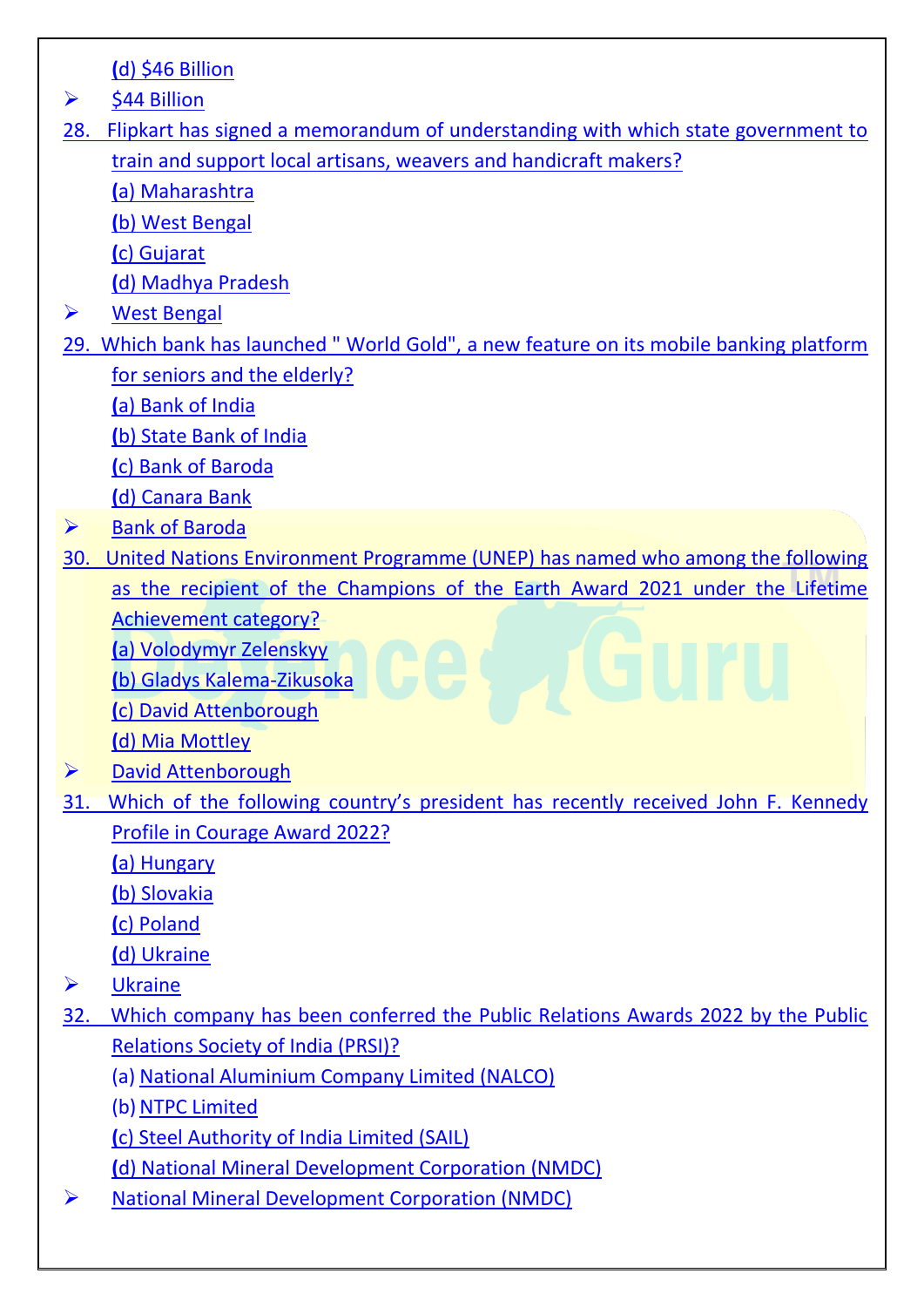| 33.                   | Who among the following has been chosen for the Commonwealth Points of Light         |
|-----------------------|--------------------------------------------------------------------------------------|
|                       | Award for his exceptional work in improving access to education for children from    |
|                       | marginalised backgrounds?                                                            |
|                       | (a) Kishore Kumar Das                                                                |
|                       | (b) Vivek Lall                                                                       |
|                       | (c) Manoj Pande                                                                      |
|                       | (d) Babita Singh                                                                     |
| ➤                     | <b>Kishore Kumar Das</b>                                                             |
| 34.                   | Who among the following has been named the 2022 Laureus Sportsman of the Year?       |
|                       | (a) Marcel Hug                                                                       |
|                       | (b) Max Verstappen                                                                   |
|                       | (c) Rafael Nadal                                                                     |
|                       | (d) Robert Lewandowski                                                               |
| ➤                     | <b>Rafael Nadal</b>                                                                  |
| 35.                   | Which pharmaceuticals company has received the 'India Pharma Innovation of the       |
|                       | Year' Award and was adjudged runners-up in the 'India Pharma CSR of the Year'        |
|                       | category, as part of the India Pharma & India Medical Device Awards 2022?            |
|                       | (a) Glenmark                                                                         |
|                       | (b) Cipla Ltd                                                                        |
|                       | (c) Micro Labs                                                                       |
|                       | (d) Zydus Lifesciences                                                               |
| $\blacktriangleright$ | <b>Glenmark</b>                                                                      |
| 36.                   | Ardeshir B K Dubash has been conferred highest diplomatic award by which of the      |
|                       | following country's government?                                                      |
|                       | (a) Chile                                                                            |
|                       | (b) Equador                                                                          |
|                       | (c) Peru                                                                             |
|                       | (d) Bolivia                                                                          |
| ➤                     | Peru                                                                                 |
| 37.                   | Naval Institute of Educational and Training Technology (NIETT) based at Naval Base   |
|                       | Kochi signed an MoU with which institute to build collaboration and exchange of best |
|                       | practices in the field of Instructional Leadership, Educational Psychology and       |
|                       | Management?                                                                          |
|                       | (a) IIM-Kozhikode                                                                    |
|                       | (b) IISc -Bangalore                                                                  |
|                       | (c) IIT-Madras                                                                       |
|                       | (d) IIM-Ahm                                                                          |
| ➤                     | <b>IIM-Kozhikode edabad</b>                                                          |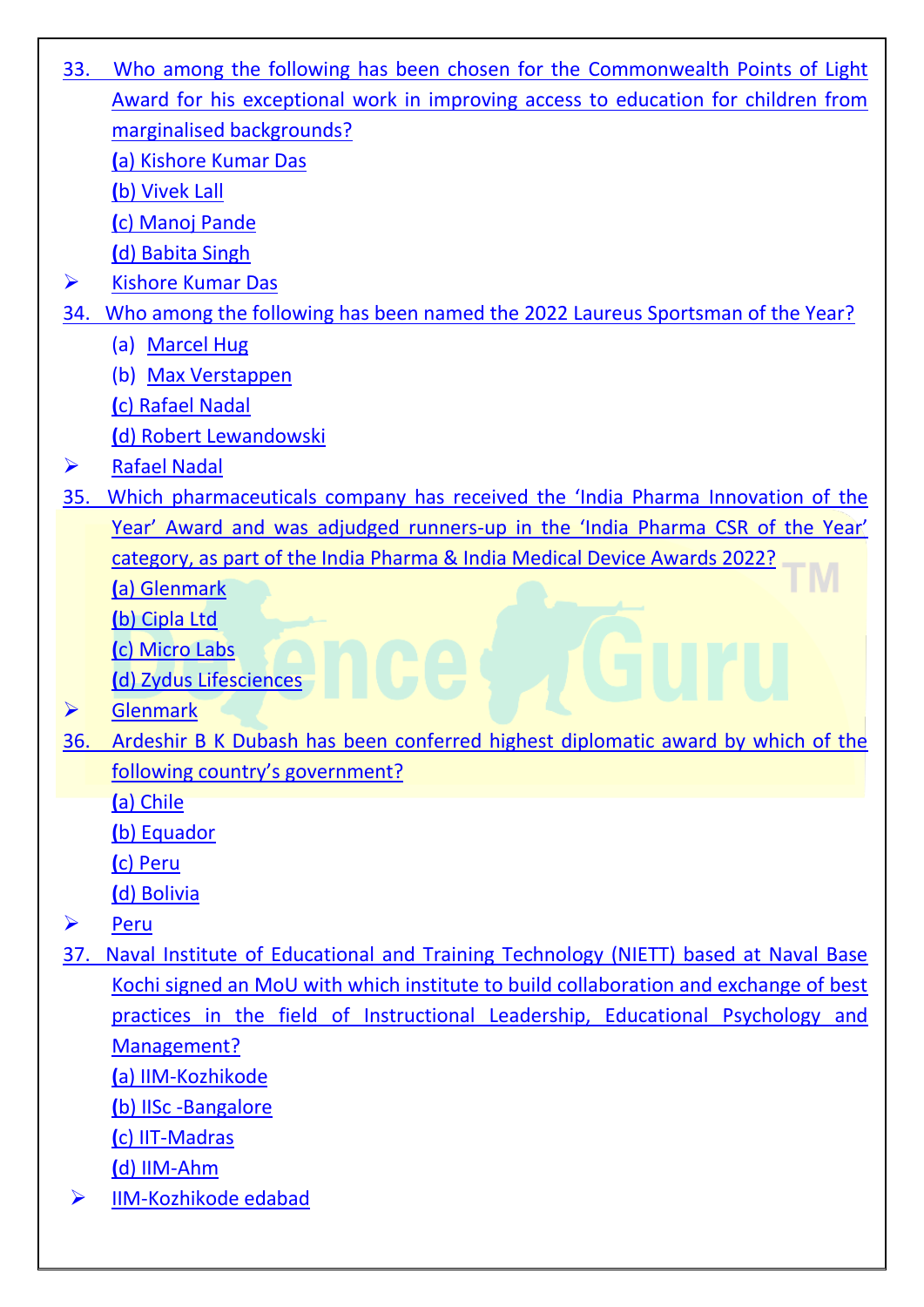|     | 38. New Space India Limited (NSIL), a commercial arm of Indian Space Research       |
|-----|-------------------------------------------------------------------------------------|
|     | Organisation (ISRO) has inked an agreement with which company to complete the       |
|     | company's Satellite Launch Programme?                                               |
|     | (a) Stingfly Aerospace                                                              |
|     | (b) Skyroot Aerospace                                                               |
|     | (c) Ziegler Aerospace                                                               |
|     | (d) OneWeb                                                                          |
| ➤   | <b>OneWeb</b>                                                                       |
|     | 39. Name the F1 race driver who has won Formula One Emilia Romagna Grand Prix 2022  |
|     | in Italy.                                                                           |
|     | (a) Sebastian Vettel                                                                |
|     | (b) Charles Leclerc                                                                 |
|     | (c) Max Verstappen                                                                  |
|     | (d) Valtteri Bottas                                                                 |
| ➤   | <b>Max Verstappen</b>                                                               |
|     | 40. Who among the following has won his third title in the Serbia Open in 2022?     |
|     | (a) Alexander Zverev                                                                |
|     | (b) Daniil Medvedev                                                                 |
|     | (c) Novak Djokovic                                                                  |
|     | (d) Andrey Rublev                                                                   |
|     | <b>Andrey Rublev</b>                                                                |
|     | 41. Name the Indian Grandmaster who has won Menorca Open chess tournament in        |
|     | Menorca, Spain.                                                                     |
|     | (a) Audi Ameya                                                                      |
|     | (b) D Gukesh                                                                        |
|     | (c) G Akash                                                                         |
|     | (d) M Pranesh                                                                       |
| ➤   | D Gukesh                                                                            |
| 42. | Youth Affairs and Sports Minister Anurag Thakur has announced that the Khelo India  |
|     | Games 2021 will<br>be organized from<br>4th to 13th<br>Youth<br>June<br>2022 in     |
|     |                                                                                     |
|     | (a) Kerala                                                                          |
|     | (b) Karnataka                                                                       |
|     | (c) Haryana                                                                         |
|     | (d) Jammu & Kashmir                                                                 |
| ➤   | <b>Haryana</b>                                                                      |
| 43. | India has defeated France in the compound men's team final to win the gold medal in |
|     | the Archery World Cup Stage-1 held in which country?                                |
|     | (a) Mongolia                                                                        |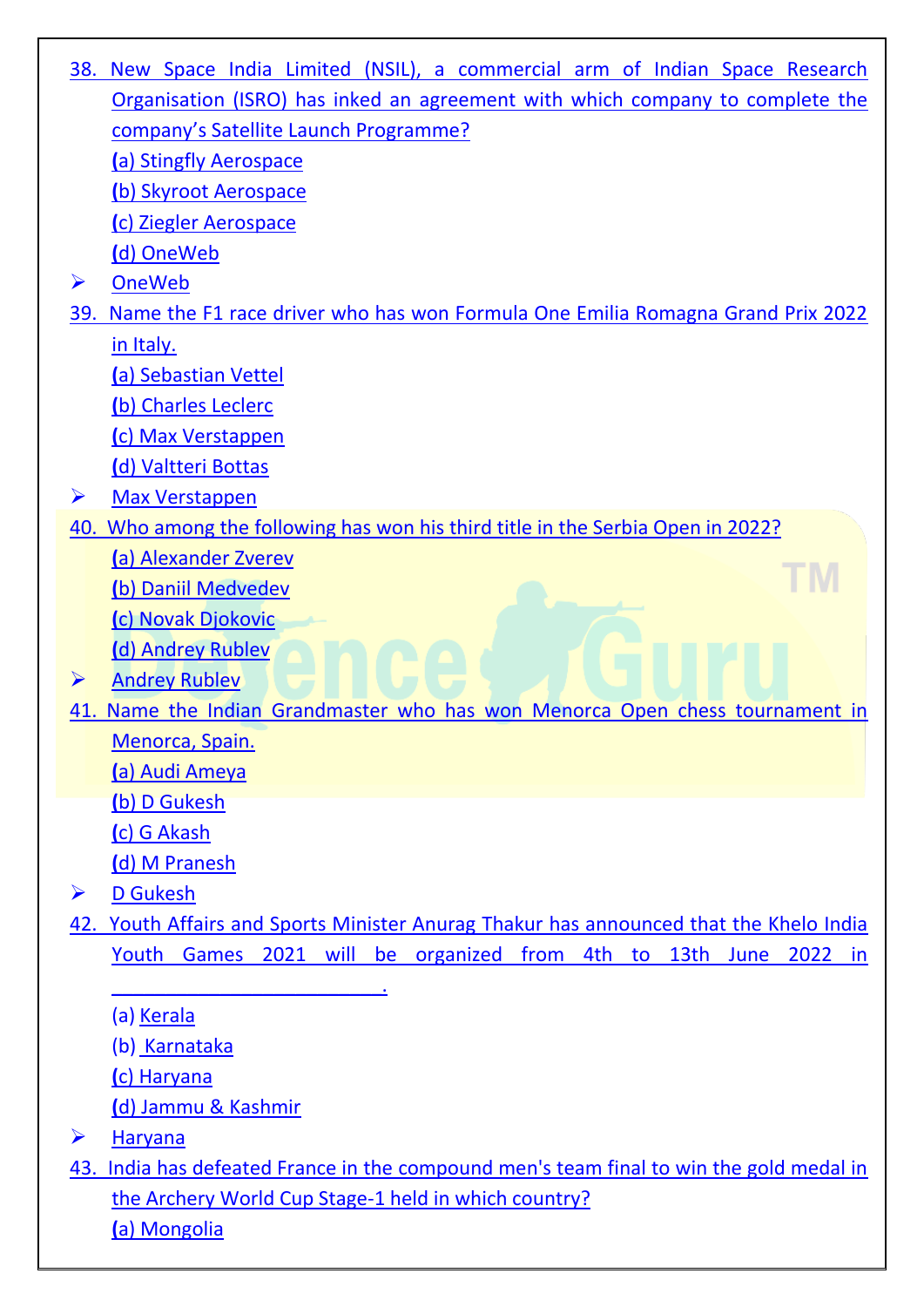**(**[b\) Uruguay](http://www.defenceguru.co.in/) **(**[c\) UAE](http://www.defenceguru.co.in/) **(**[d\) Turkey](http://www.defenceguru.co.in/)  $\triangleright$  [Turkey](http://www.defenceguru.co.in/) [44. How many medals have been won by the Indian wrestlers at the 35th edition of Asian](http://www.defenceguru.co.in/)  [Wrestling Championships 2022 held in Ulaanbaatar, Mongolia?](http://www.defenceguru.co.in/) **(**[a\) 12](http://www.defenceguru.co.in/) [\(b\) 14](http://www.defenceguru.co.in/) [\(c\) 17](http://www.defenceguru.co.in/) [\(d\) 19](http://www.defenceguru.co.in/)  $\geq 17$  $\geq 17$ [45. Who is the author of the coffee table book titled "The Magic of Mangalajodi", released](http://www.defenceguru.co.in/)  [by Chief Minister of Odisha,](http://www.defenceguru.co.in/) Naveen Patnaik? (a) [Prem Rawat](http://www.defenceguru.co.in/)  (b) [Avinash Khemka](http://www.defenceguru.co.in/) **(**[c\) Rajesh Talwar](http://www.defenceguru.co.in/) **(**[d\) Harish Mehta](http://www.defenceguru.co.in/)  $\triangleright$  [Avinash Khemka](http://www.defenceguru.co.in/) [46. Who is the author of the book titled "Chinese Spies: From Chairman Mao to Xi](http://www.defenceguru.co.in/)  [Jinping"?](http://www.defenceguru.co.in/) **(**[a\) Roger Faligot](http://www.defenceguru.co.in/) **(**[b\) Natasha Lehrer](http://www.defenceguru.co.in/) **(**[c\) Martin Horn](http://www.defenceguru.co.in/) **(**d) Arundhati [Bhattacharya](http://www.defenceguru.co.in/) **▶ [Roger Faligot](http://www.defenceguru.co.in/)** [47. According to the Stockholm International Peace Research Institute \(SIPRI\) report,](http://www.defenceguru.co.in/)  [titled 'Trends in World Military Expenditure, 2021', India's military expenditure is the](http://www.defenceguru.co.in/)  highest in the world. **(**[a\) 1st](http://www.defenceguru.co.in/) **(**[b\) 2nd](http://www.defenceguru.co.in/) **(**c) [3rd](http://www.defenceguru.co.in/) **(**[d\) 4](http://www.defenceguru.co.in/)th  $\geq$  [3rd](http://www.defenceguru.co.in/) [48. Who among the following has surpassed Warren Buffett to become the fifth richest](http://www.defenceguru.co.in/)  [person in the world, according to the 'Forbes' real](http://www.defenceguru.co.in/)-time billionaires list', as of 25 April [2022?](http://www.defenceguru.co.in/) **(**[a\) Gautam Adani](http://www.defenceguru.co.in/) **(**[b\) Shiv Nadar](http://www.defenceguru.co.in/) **(**[c\) Ratan Tata](http://www.defenceguru.co.in/)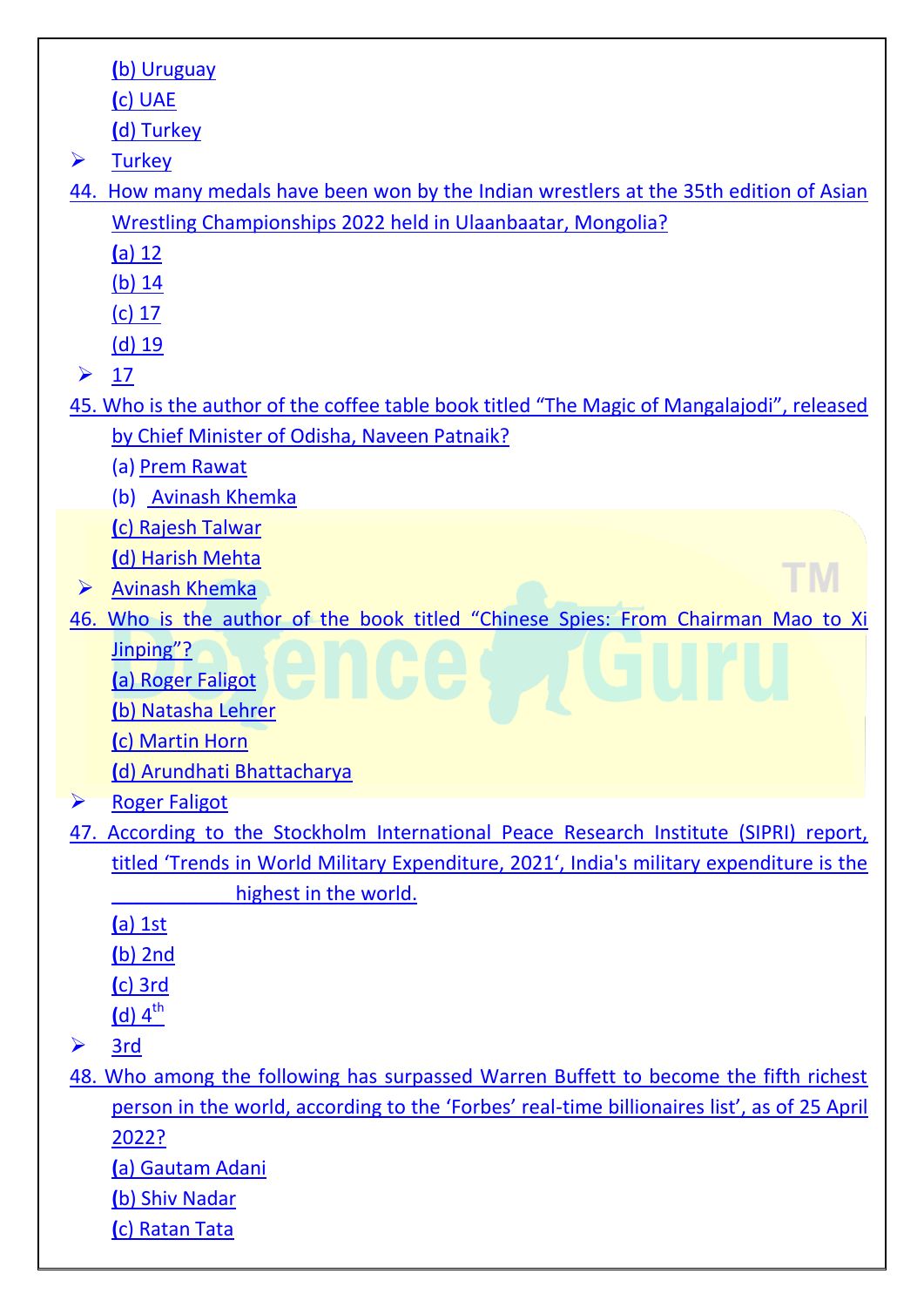|                       | (d) Mukesh Ambani                                                                                                                                     |
|-----------------------|-------------------------------------------------------------------------------------------------------------------------------------------------------|
| ➤                     | <b>Gautam Adani</b>                                                                                                                                   |
| 49.                   | Padma<br><b>Mohanty</b><br>Shri<br><b>Binapani</b><br>away recently. She<br>passed<br>$a$ an<br>was                                                   |
| ➤<br>50.              | (a) Politician<br>(b) Lyricist<br>(c) Writer<br>(d) Journalist<br>Writer<br>Name the Senior leader of Congress who served as governor of Maharashtra, |
|                       | Nagaland, and Jharkhand, and has passed away recently.<br>(a) <u>Manju Singh</u>                                                                      |
|                       | (b) Prafulla Kar                                                                                                                                      |
|                       | (c) Vishwa Deenadayalan                                                                                                                               |
|                       | (d) K. Sankaranarayanan                                                                                                                               |
| ➤                     | K. Sankaranarayanan                                                                                                                                   |
|                       | 51. Mwai Kibaki passed away recently. He was the Former President of which of the                                                                     |
|                       | following country?                                                                                                                                    |
|                       | (a) Tanzania                                                                                                                                          |
|                       | (b) Rwanda                                                                                                                                            |
|                       | (c) Uganda                                                                                                                                            |
|                       | (d) Kenya                                                                                                                                             |
|                       | Kenya                                                                                                                                                 |
|                       | 52. M. Vijayan passed away recently. He was a/an                                                                                                      |
|                       | (a) Epigraphist                                                                                                                                       |
|                       | (b) Archaeologist<br>(c) Historian                                                                                                                    |
|                       | (d) Structural biologist                                                                                                                              |
| ➤                     | <b>Structural biologist</b>                                                                                                                           |
| 53.                   | Elvera Britto has passed away recently. She was the captain of which sport's Indian                                                                   |
|                       | women's team?                                                                                                                                         |
|                       | (a) Cricket                                                                                                                                           |
|                       | (b) Football                                                                                                                                          |
|                       | (c) Wrestling                                                                                                                                         |
|                       | <u>(d) Hockey</u>                                                                                                                                     |
| $\blacktriangleright$ | <b>Hockey</b>                                                                                                                                         |
| 54.                   | James Dringwell Rymbai passed away recently. He was the former Chief Minister of                                                                      |
|                       | which state?                                                                                                                                          |
|                       | (a) Telangana                                                                                                                                         |